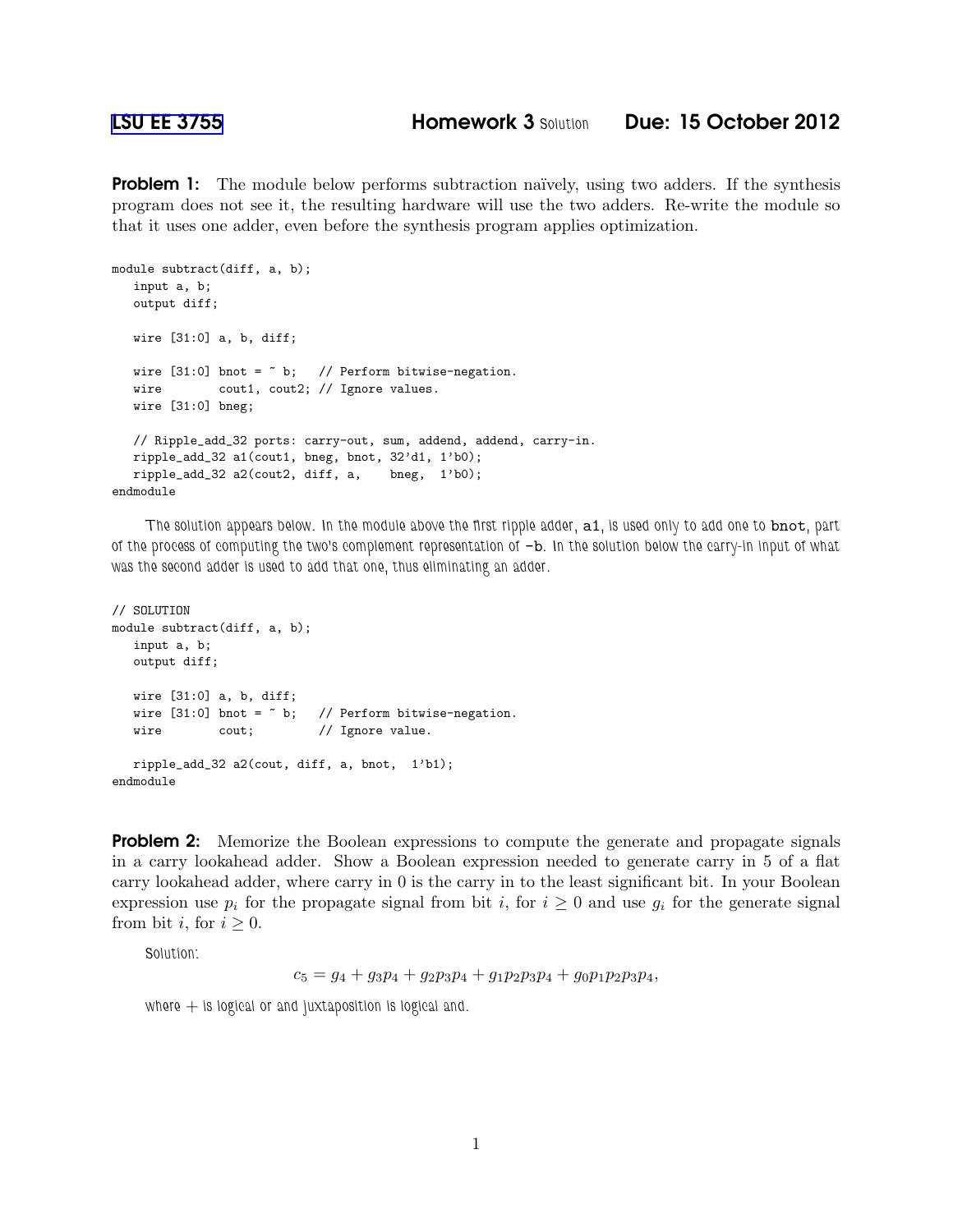**Problem 3:** Show the work for long-hand multiplication of  $6b_{16} \times 27_{16}$  using radix-16 multiplication (four bits at a time). See the examples in lecture set 7, <http://www.ece.lsu.edu/ee3755/2012f/l07.v.html>.

*Solution appears below. The work is shown in binary (to the left) even though with radix 16 it would be easier to do the work in hexadecimal.*

 $0110 1011 = 0x6b = 107$ \* 0010 0111 = 0x27 = 39 --------------------- 0010 1110 1101 = 0x6b \* 0x7 = 0x2ed = 749 \* 1 = 749 + 0000 1101 0110 = 0x6b \* 0x2 = 0xd6 = 214 \* 16 = 3424 ---------------------  $1 0000 0100 1101 = 0x104d = 4173$